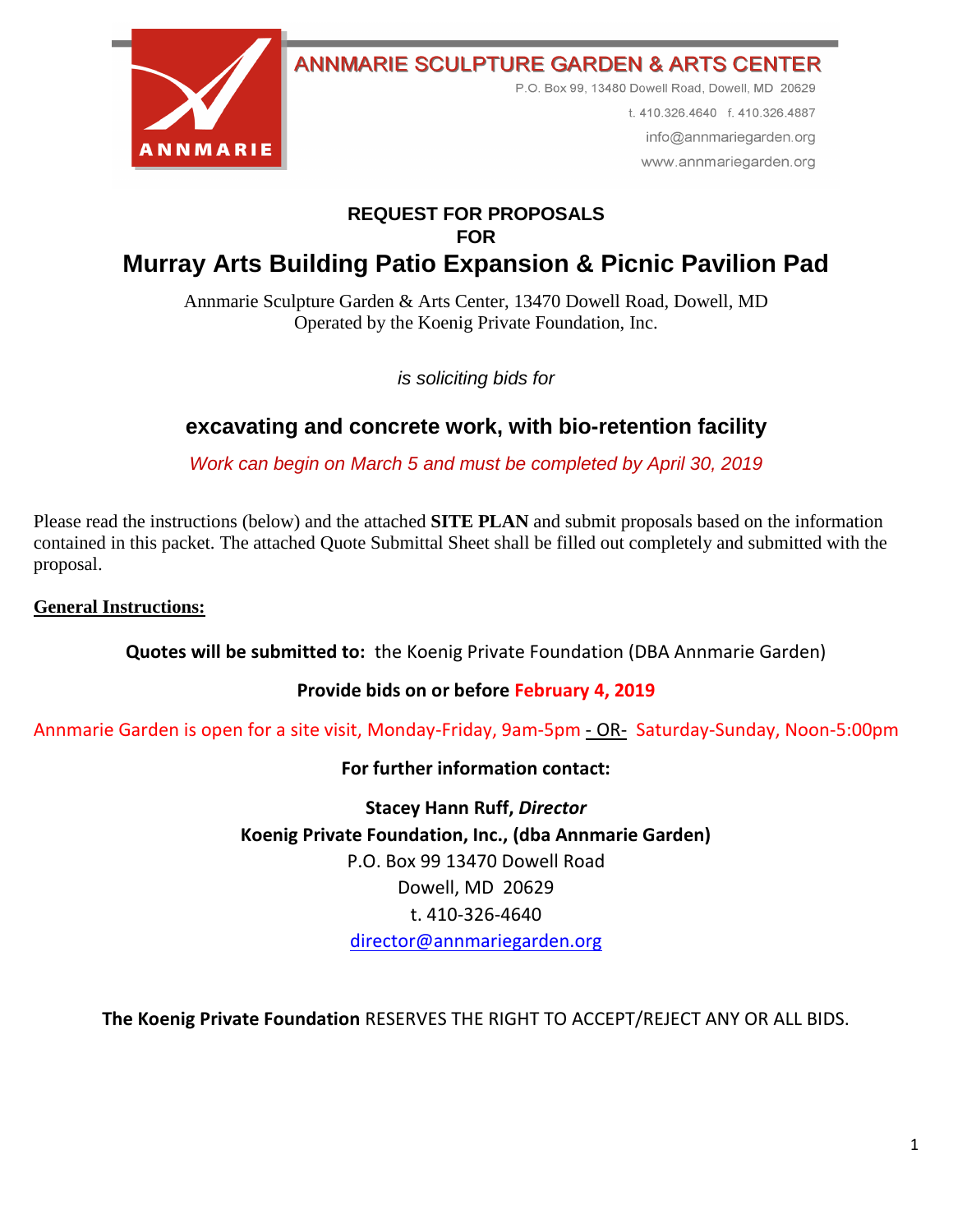#### **QUOTE SUBMITTAL SHEET Koenig Private Foundation, dba Annmarie Garden Excavation & Concrete Work**

#### *Work can begin on March 5 and must be completed by April 30, 2019*

### **PROJECT ELEMENTS AND COSTS – please submit bids on or before FEBRUARY 4, 2019**

| Item  <br>$\#$          | Please provide cost for each element of the<br>project                                                                                                                | <b>REFER TO SITE PLAN</b><br>for projects specs &<br>details |  |  |
|-------------------------|-----------------------------------------------------------------------------------------------------------------------------------------------------------------------|--------------------------------------------------------------|--|--|
|                         |                                                                                                                                                                       |                                                              |  |  |
|                         | Murray Arts Building Patio Expansion                                                                                                                                  |                                                              |  |  |
| $\mathbf{1}$            | <b>Patios - EXCAVATE &amp; INSTALL</b>                                                                                                                                | <b>3,122 SF TOTAL</b>                                        |  |  |
|                         | <b>STANDARD CONCRETE PATIOS</b>                                                                                                                                       |                                                              |  |  |
|                         | as per Site Plan                                                                                                                                                      |                                                              |  |  |
| 1a.                     | <b>West Patio</b>                                                                                                                                                     | 1,520 SF                                                     |  |  |
| 1b.                     | Overhang                                                                                                                                                              | 1,270 SF                                                     |  |  |
| 1c.                     | East Patio Apron                                                                                                                                                      | 332 SF                                                       |  |  |
|                         |                                                                                                                                                                       |                                                              |  |  |
| $\overline{2}$          | <b>Patios - EXCAVATE &amp; INSTALL</b><br><b>HEAVY DUTY CONCRETE PATIOS</b><br>as per Site Plan                                                                       | <b>2,860 SF TOTAL</b>                                        |  |  |
| 2a.                     | <b>West Patio section</b>                                                                                                                                             | 2,594 SF                                                     |  |  |
| $2b$ .                  | 2 cistern pads                                                                                                                                                        | 263 SF                                                       |  |  |
|                         |                                                                                                                                                                       |                                                              |  |  |
| $\overline{\mathbf{3}}$ | Patio - EXCAVATE & INSTALL<br>PERMEABLE CONCRETE PAD<br>as per Site Plan                                                                                              | <b>1,165 SF TOTAL</b>                                        |  |  |
| 3a.                     | <b>East Patio</b>                                                                                                                                                     |                                                              |  |  |
|                         |                                                                                                                                                                       |                                                              |  |  |
| $\overline{\mathbf{4}}$ | <b>Asphalt Work as per Site Plan</b>                                                                                                                                  | <b>160 SF TOTAL</b>                                          |  |  |
|                         |                                                                                                                                                                       |                                                              |  |  |
| 5                       | <b>Bio-Retention Facility &amp; Timber Weir</b><br>as per Site Plan                                                                                                   | As per site plan                                             |  |  |
|                         |                                                                                                                                                                       |                                                              |  |  |
|                         | <b>Picnic Pavilion Pad</b>                                                                                                                                            |                                                              |  |  |
| 6                       | Picnic Pavilion Pad - EXCAVATE &<br><b>INSTALL CONCRETE PAD - refer to heavy</b><br>duty concrete sidewalk section on Sheet C6.1<br>for specs for picnic pavilion pad | <b>610 SF TOTAL</b>                                          |  |  |
| 6a                      | Concrete Pad 21' x 29'                                                                                                                                                |                                                              |  |  |
|                         |                                                                                                                                                                       |                                                              |  |  |
|                         | <b>Bidders Name:</b>                                                                                                                                                  |                                                              |  |  |

Address:

**Telephone: \_\_\_\_\_\_\_\_\_\_\_\_\_\_\_\_\_\_\_\_\_\_\_\_\_\_\_\_\_\_\_\_\_\_\_\_ Fax: \_\_\_\_\_\_\_\_\_\_\_\_\_\_\_\_\_\_\_\_\_\_\_\_\_\_\_\_\_\_\_\_\_\_\_\_**

**Email:\_\_\_\_\_\_\_\_\_\_\_\_\_\_\_\_\_\_\_\_\_\_\_\_\_\_\_\_\_\_\_\_\_\_\_\_\_\_\_\_\_\_\_\_\_\_\_\_\_\_\_\_\_\_\_\_\_\_\_\_\_\_\_\_\_\_\_\_\_\_\_\_\_\_\_**

**Signature: \_\_\_\_\_\_\_\_\_\_\_\_\_\_\_\_\_\_\_\_\_\_\_\_\_\_\_\_\_\_\_\_\_\_\_\_\_\_\_\_\_\_\_\_\_\_\_\_\_\_\_Date: \_\_\_\_\_\_\_\_\_\_\_\_\_**